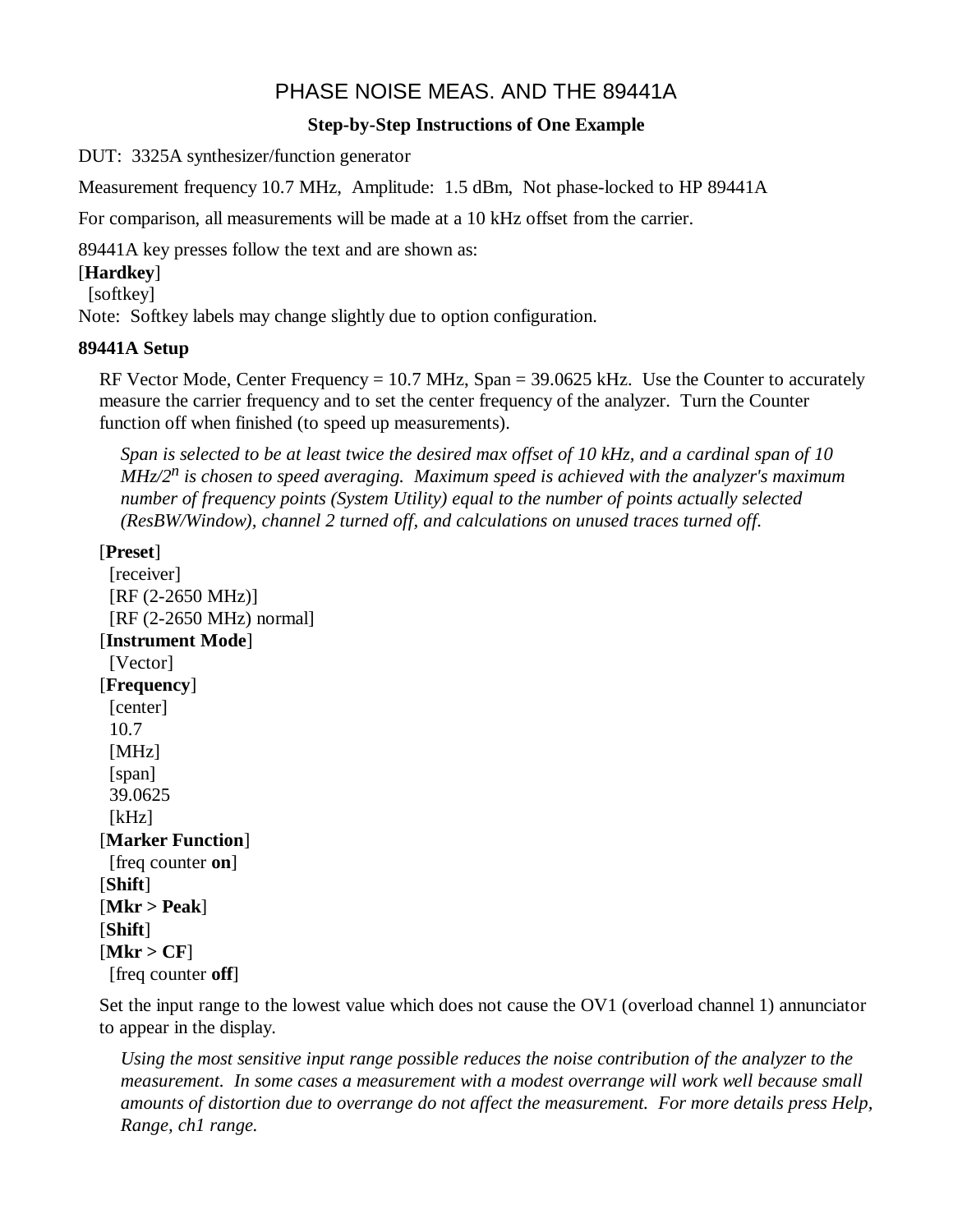# [**Range**]

[ch1 range] use the up and down arrow keys to adjust the range

An auto zero should be performed after we've touched the ADC overload (OV1) region. This clears out potential bad data from the ADC loop. If a CAL is performed (see the step immediately below), this auto zero will be performed automatically.

It is useful to make sure the analyzer is up to a stable temperature and do a CAL at this point. Stable temperature and lack of cal (or other relay) activity provides for most consistent operation of noise subtraction. Disable auto calibration (which might affect noise subtraction) but do not be concerned with auto-zero operations performed during the measurement.

### [**System Utility**]

 [single cal] [auto cal **off**]

Select RBW Auto/Arb, with  $\#$  points = 801

*This is a useful default for reasons of frequency resolution and update/average rate. RBW can be set in Fixed mode to more round-number values to make noise bandwidth corrections easier (see example below). # points can be increased for greater frequency resolution at small offsets. RBW filter type can be changed to Gaussian for greater frequency resolution at small offsets. Taking advantage of this greater resolution is best done in the log frequency (Data Format, X-axis) mode.*

```
 [memory usage]
  [configure meas memory]
  [max freq pts]
 801
  [enter]
[ResBW/Window]
  [rbw mode arb]
  [num freq pts]
 801
 [enter]
```
Enable averaging, with fast averaging and a number of averages of 300-1000.

*Noise measurements require averaging to reduce variance. Several hundred averages is a good number to shoot for, and in the right conditions the analyzer can perform up to 100 averages/second.*

### [**Average**]

```
 [average on]
 [num averages]
 1000
[enter]
 [fast avg on]
 [average type]
 [rms (video)]
```
Measure carrier power in mW and write this number down for later use. Switch Y units back to dBm when finished.

*Using trace math to normalize the measurement to the individual carrier power requires the power to be entered as a constant (K1) in mW.*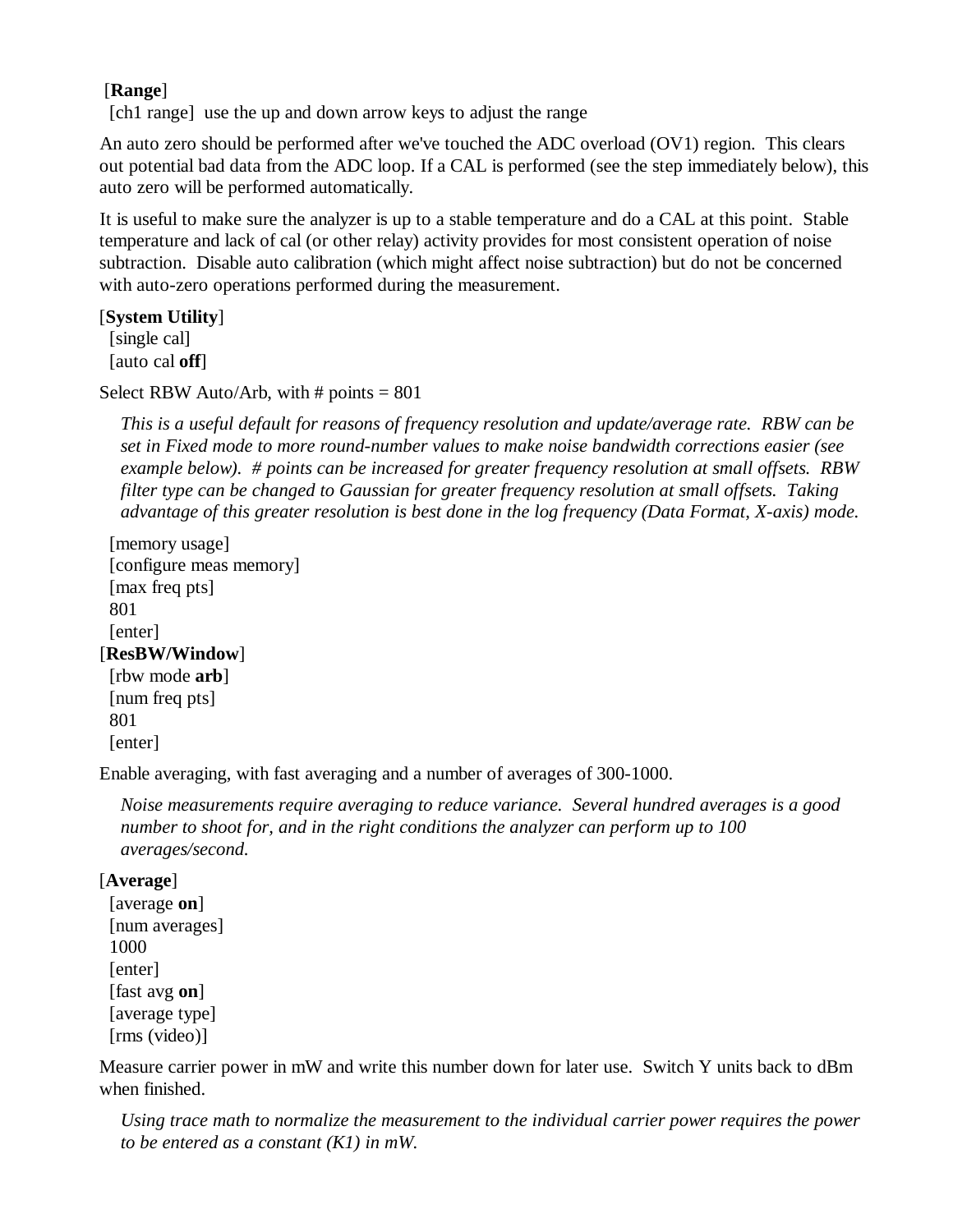### [**Ref Lvl/Scale**]

[X & Y units setup] [Y units] [W] [Shift] [Mkr > Peak] Record the marker power reading in mW. [dBm]

### **Direct Spectrum Measurement Without Noise Subtraction**

Enable Band Power Markers with a CF of 10.71 MHz (10 kHz offset from carrier) and BW of 1 kHz.

*Band power markers provide some integration (averaging or smoothing effect) of the noise trace, and make correction to a 1 Hz bandwidth easier. The BW should be narrow enough that the trace is relatively flat within the bounds of the BW, and wide enough to provide enough integration or smoothing. A BW of 1/10 to 1/50 of the span is usually a good choice. The presence of discrete spurious within the BW should be avoided.*

### [**Marker Function**]

 [band power markers] [band pwr mkr **on**] [band center] 10.71 [MHz] [band width] 1 [kHz]



Band power marker reading is –85.108 dBm.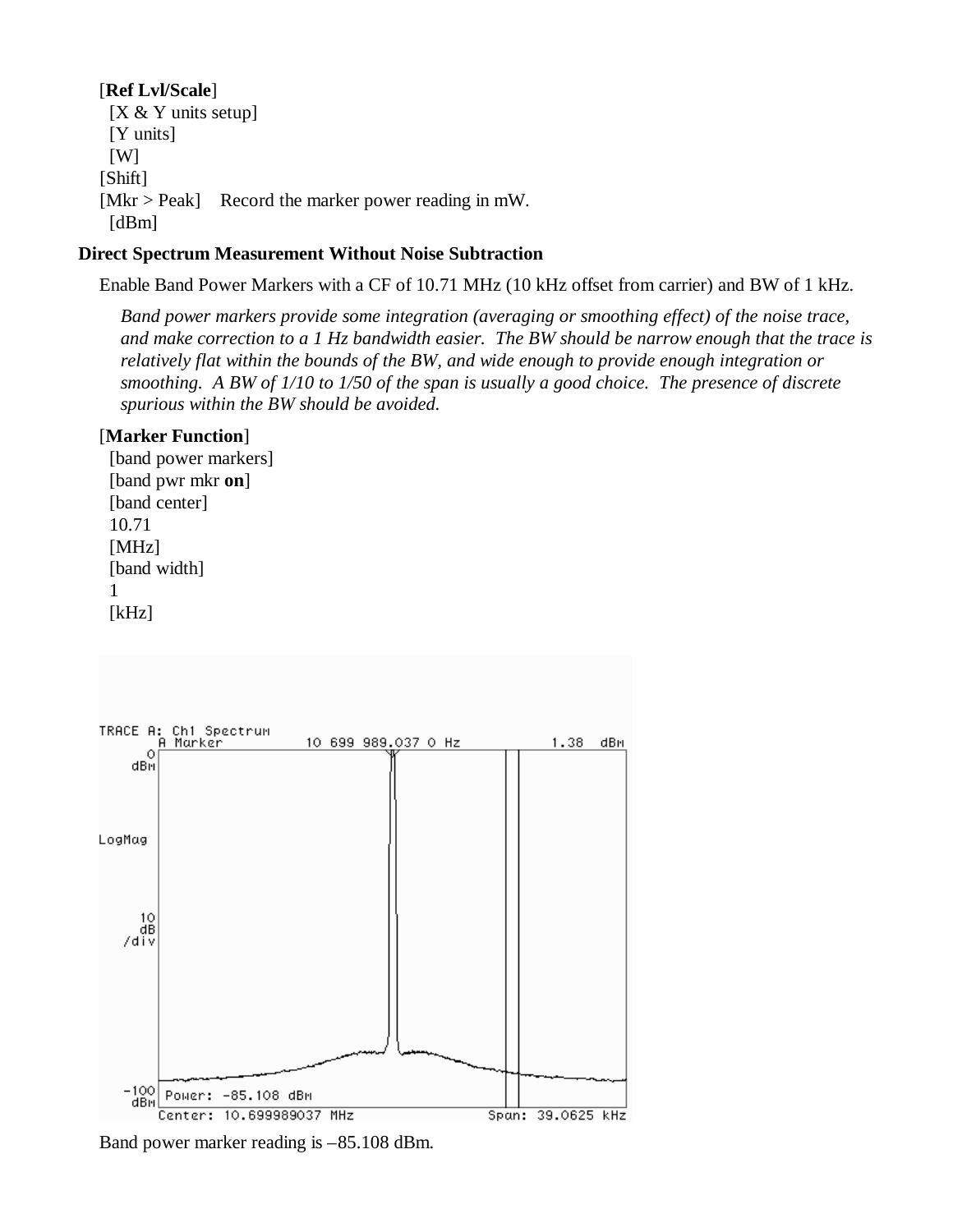*To arrive at dBC/Hz: Subtract an additional 30 dB to change from 1 kHz BW to 1 Hz. Subtract an additional 1.38 dB to account for the carrier power of 1.38 dBm. Result is -116.488 dBC/Hz. This is the sum of the noise contributed by the DUT and the analyzer. Depending on the performance of the DUT compared to that of the analyzer, we may or may not be able to ignore the contribution of the analyzer's noise.*

*The phase noise of the analyzer can be disregarded if it is far enough below that of the DUT. 10 dB is a good rule of thumb, as measuring phase noise 10 dB above the analyzer's own noise creates a measurement error (actual measured result is high) of less than 0.5 dB. Refer to product notes 89400-2 and 89400-11.*

Make the same measurement with the normal *offset* marker instead of the band power marker. Set the RBW to 200 Hz for ease of calculation.

#### [**Marker Function**]

 [band power markers] [band power **off**] [**Marker**] [zero offset] [enter marker position] 10.71 [MHz]



Marker reading at 10.71 MHz is  $-91.724$  dB.

*To arrive at dBC/Hz: Subtract an additional 23 dB to change from a 200 Hz RBW to a 1 Hz BW. Result is –114.724 dBC/Hz.*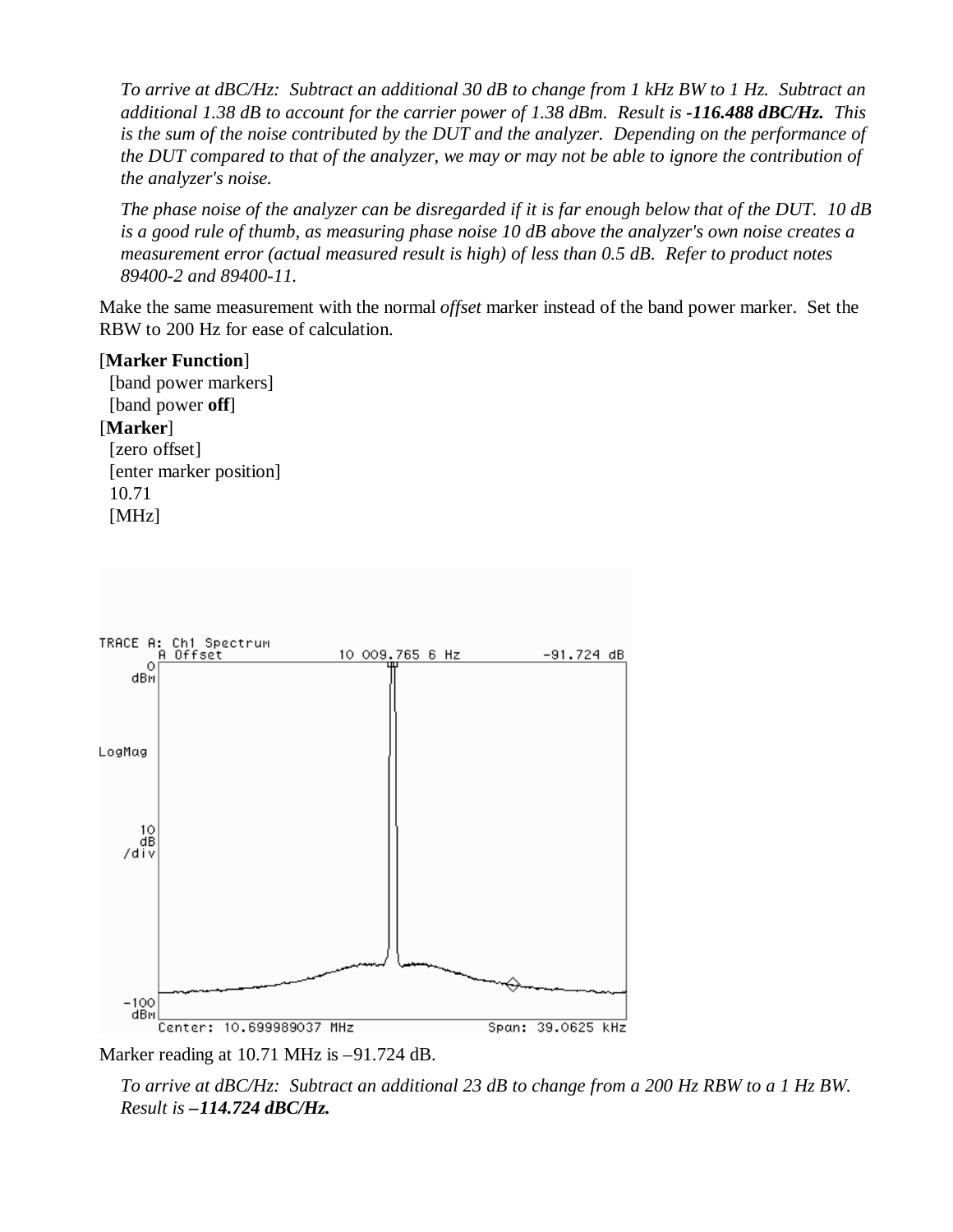Turn the offset marker function off. Make the measurement with the normal marker using PSD as the Measurement Data type.

### [offset mkr **off**] [**Measurement Data**] [PSD ch1]



Marker reading is –115.116 dBm/Hz.

*To arrive at dBC/Hz: Carrier power of 1.38 dBm, and this figure is subtracted from the figure above to arrive at a result of -116.496 dBC/Hz.*

Make a measurement with the Band Power Marker in the Power Ratio mode of C/No. Move the marker to the carrier and leave the band set at a 10 kHz offset.

### [**Marker Function**]

 [band power markers] [band power **on**] [power ratio **C/No**] [**Shift**] [**Mkr > Peak**]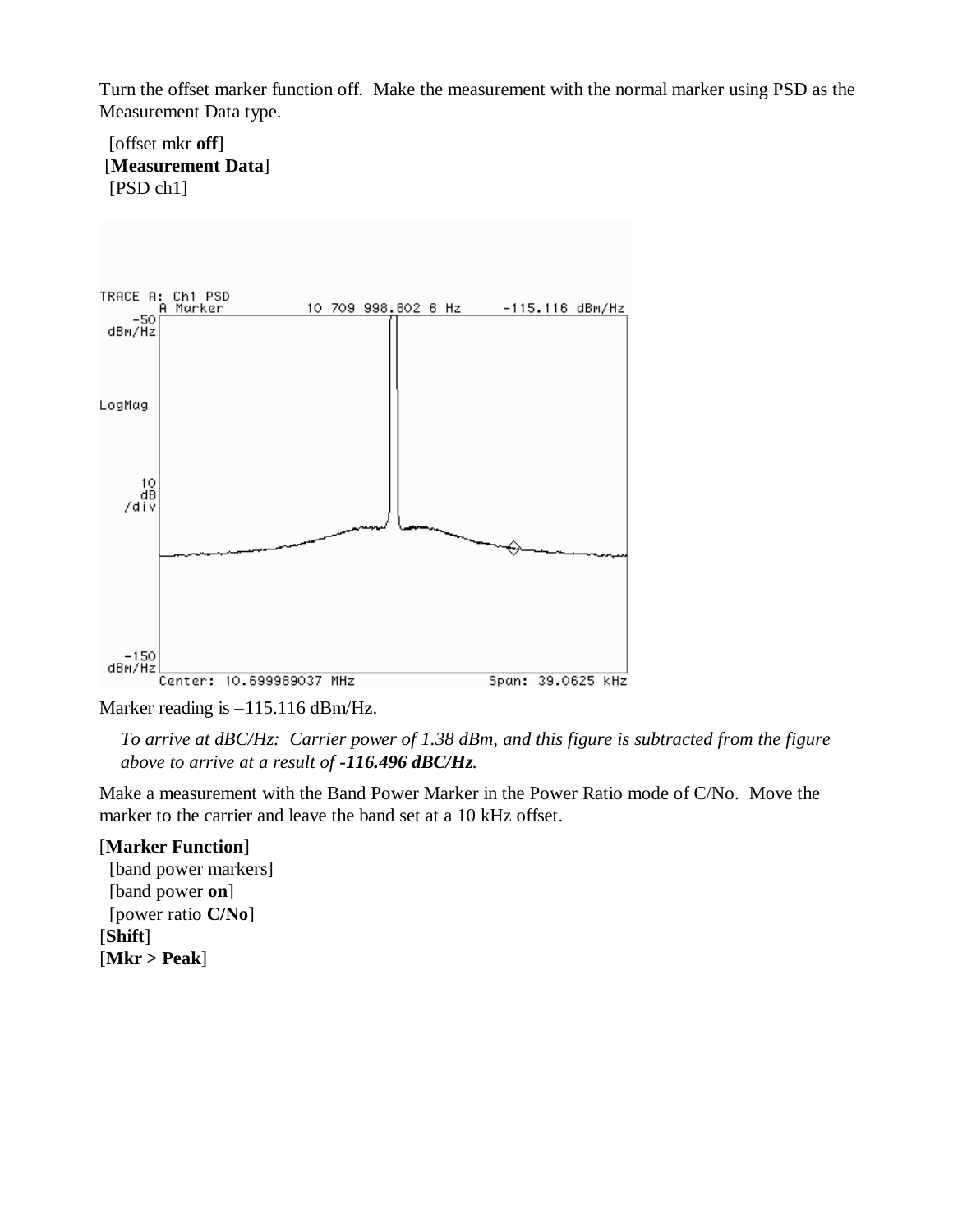

Direct result is **-116.49 dBC/Hz**.

### **PM Demodulation Measurement Without Noise Subtraction**

Select Analog PM Demodulation. Switch the Measurement Data type back to Spectrum of channel 1. Set the Marker to 10 kHz.

#### [**Instrument Mode**]

[demod type] [Analog Demodulation] [**Return**] [demodulation setup] [ch1 result] [PM] [Measurement Data] [spectrum ch1] [Marker] [enter marker position] 10 [kHz] [**Meas Restart**]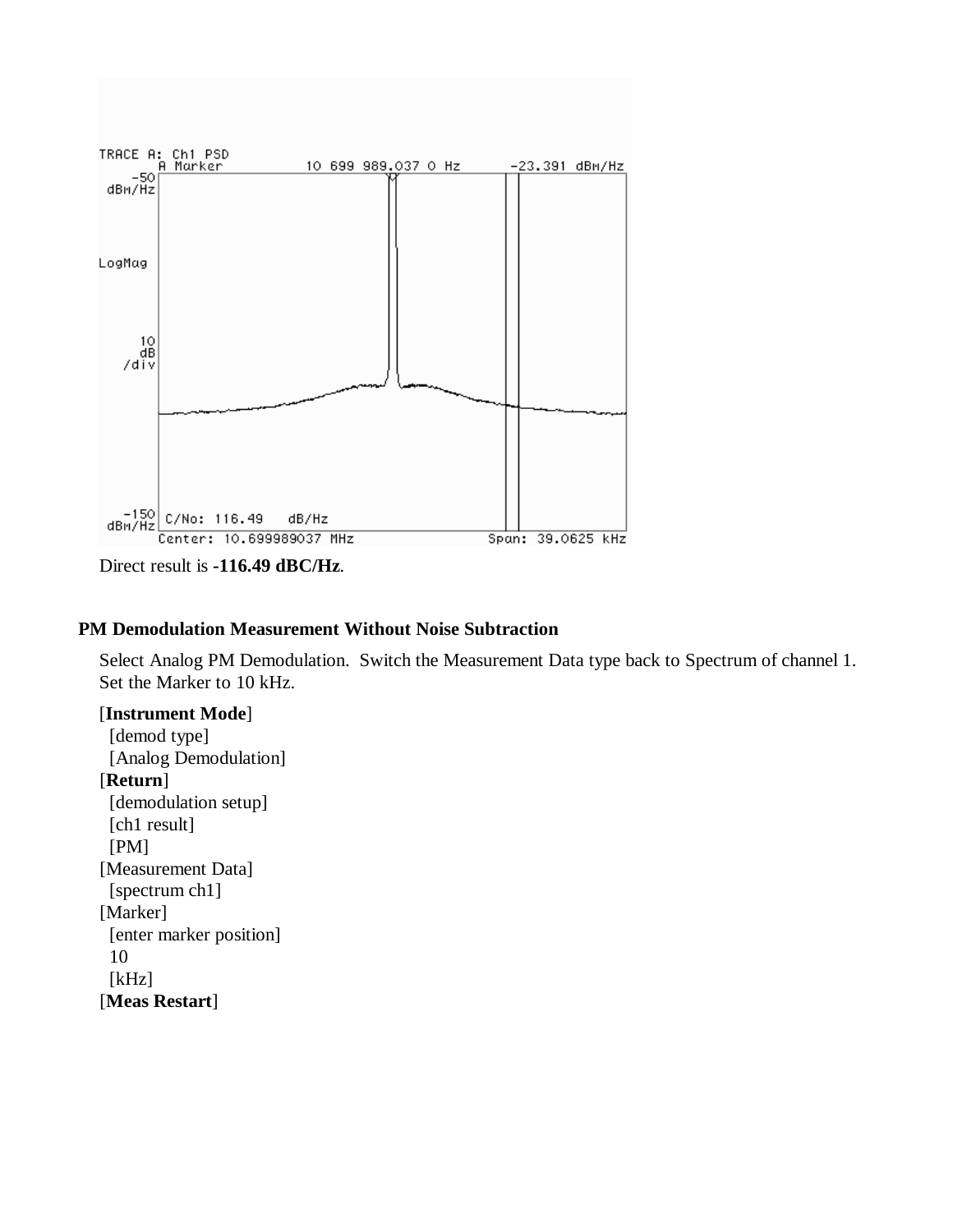

Marker value result is  $-89.649$  dB radrms<sup>2</sup>.

*To arrive at dBC/Hz: Subtract 23 dB to account for the 200 Hz RBW and 3 dB to create a single sideband result (to account for the fact that the demod mode places the power from both sidebands into one). Result is –115.649 dBC/Hz.*

*This demod mode result may differ from the direct spectrum mode results for a couple of reasons. First, the demod mode removes AM noise from the measurement while the direct spectrum measurements do not. The assumption that the close-in noise is all phase noise and free of AM noise is not always valid. Secondly, the equivalence between spectrum and demod mode results relies on the "small angle assumption" that SinX = X. This is true for small phase perturbation angles only (sources with "good" phase noise), and may not be true for noisy sources or for measurements very close in to the carrier where noise is higher and perturbations are greater. Where the small angle assumption is not valid, the phase demodulation result should be more accurate.*

*Measurements are most accurate for signals that are frequency locked or are not drifting. When the signals are not locked or when drift is a problem, the auto carrier function should be used. This will render invalid the first several data points near the carrier (to the left of the display) due to the locking action of the auto carrier function. This will be most apparent when a log-frequency X-axis is used.*

Switch Measurement Data to PSD and read a marker value of  $-114.42$  dB radrms<sup>2</sup>/Hz.

[**Measurement Data**] [PSD ch1]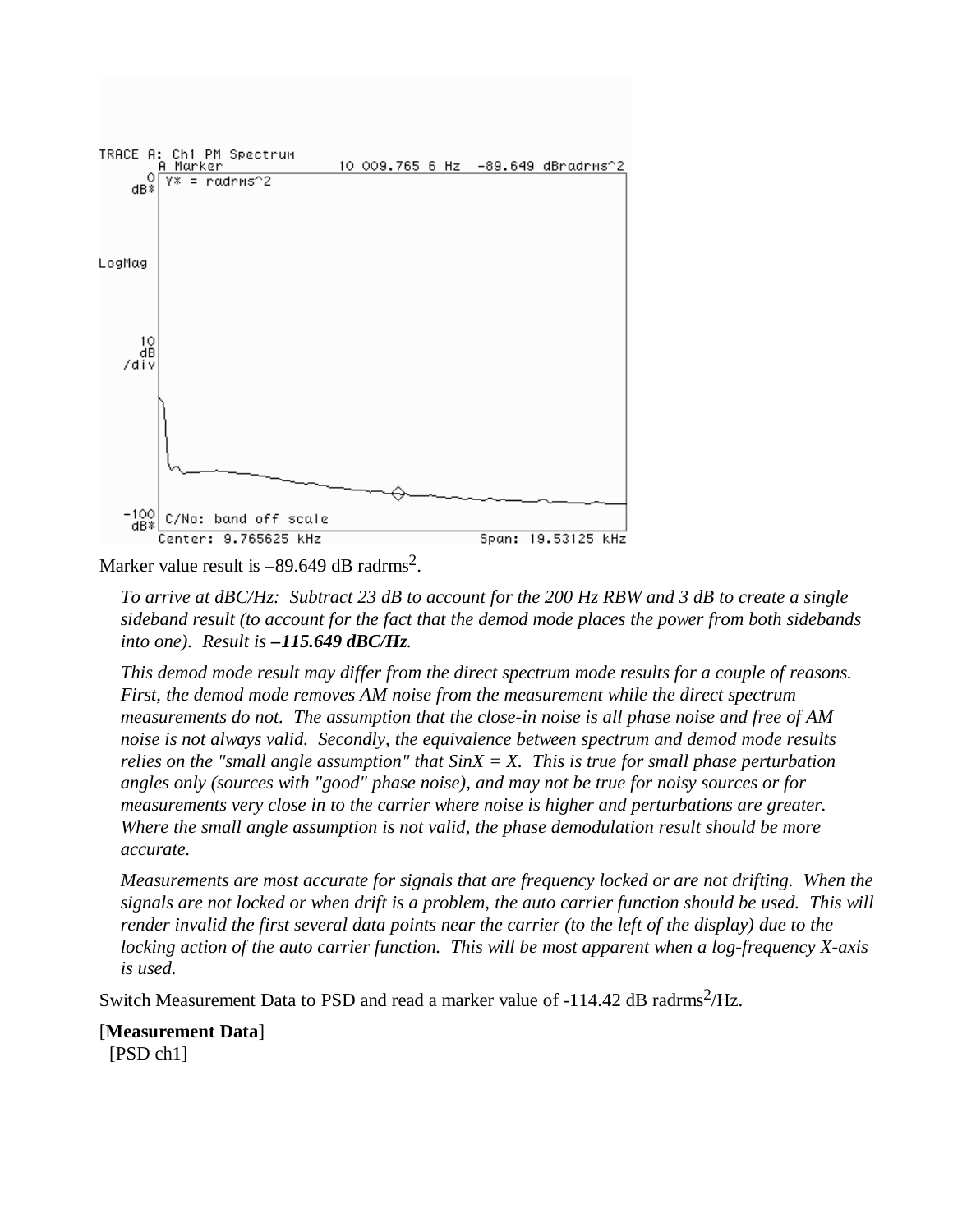

*To arrive at dBC/Hz: Subtract 3 dB to create a single sideband result of -117.42 dBC/Hz. Bear in mind that the noise from the source will vary slightly over time.*

Make a measurement using Band Power Markers. Switch the band power marker from C/No back to Band Power.

### [**Marker Function**]

 [band power markers] [band center] 10 [kHz] [band power]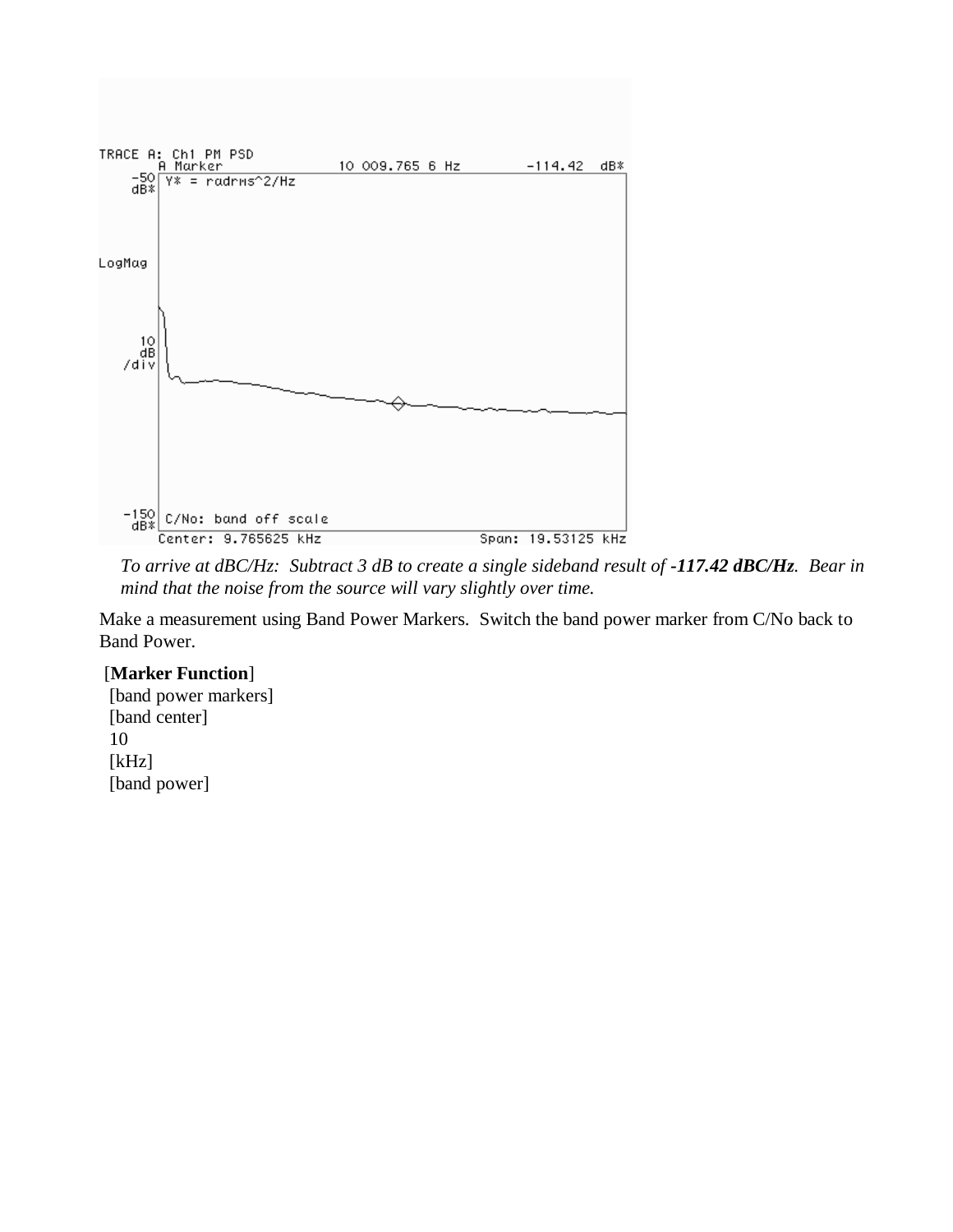

*To arrive at dBC/Hz: Subtract an additional 30 dB to change from 1 kHz BW to 1 Hz. Subtract an additional 3 dB to create a single sideband result. Result is -117.458 dBC/Hz.*

*A log display can be used for measurements such as this, though it is a visual change only and does not affect the measurement result. For better resolution at small offsets, a larger # points (up to 3200) can be used, along with a Gaussian Main Window (RBW) filter.*

#### **Direct Spectrum Measurement With Noise Subtraction**

*Some measurement results can be improved by removing the influence of the analyzer's own input noise. This noise is first measured, and then removed from subsequent results using trace math.*

| Set up math: $F1 = PSD1/K1$ (this is the carrier-power-corrected measurement, <i>without</i> noise |
|----------------------------------------------------------------------------------------------------|
| subtraction.)                                                                                      |

- F2 = F1 D1 (this is the power-corrected measurement *with* noise subtraction)
- $K1 = 1.3911$  (real value only, this is the carrier power in mW measured during the initial setup.)

[**Math**] [define F1] [meas data] [PSD ch1]  $\left[\right]$  [constant] [K1] [enter] [define F2] [math func]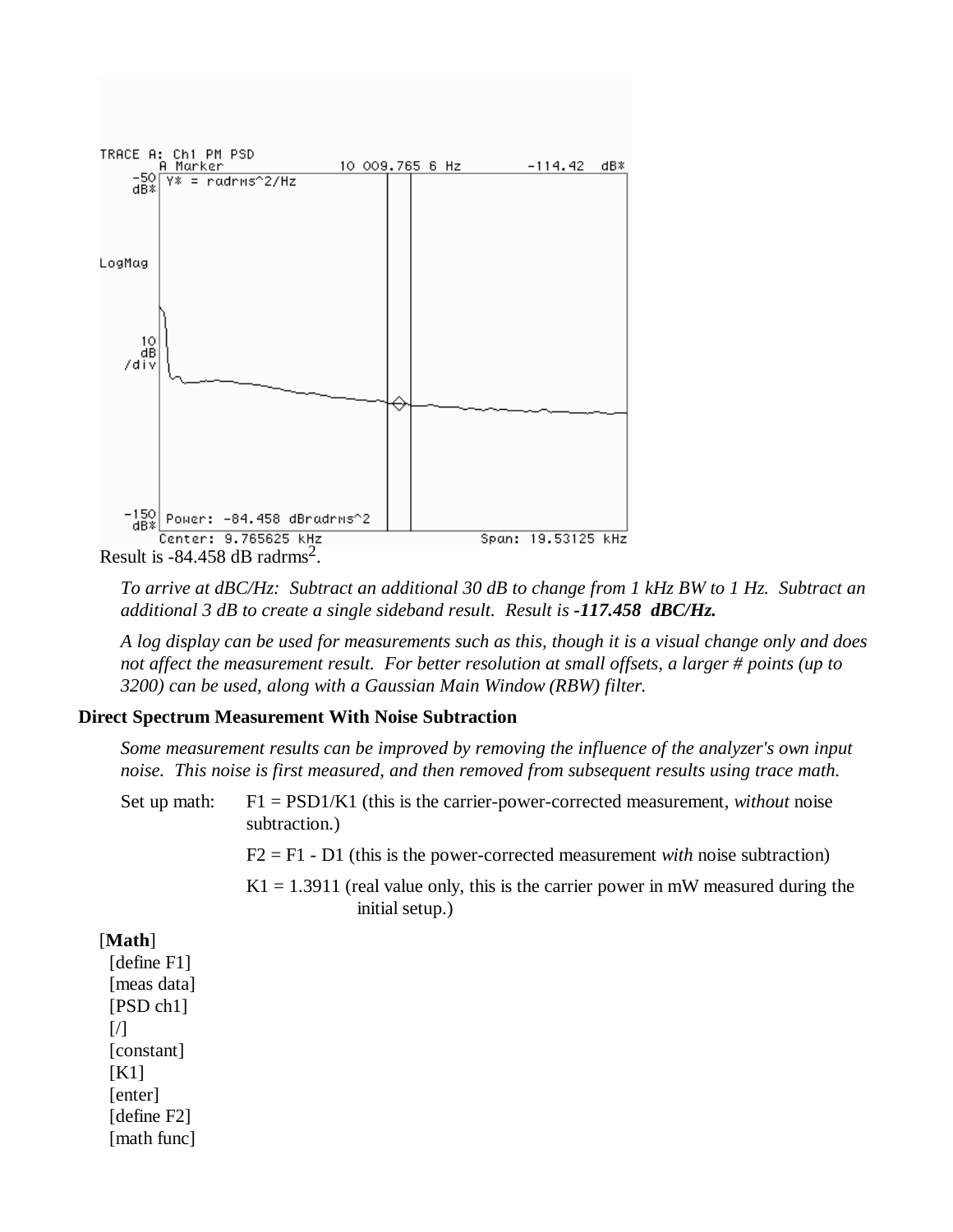[F1]  $[-]$  [data reg] [D1] [enter] [define constants] [define K1] [real part] 1.3911 (carrier power in mW) [enter]

Switch the analyzer from demodulation mode back to vector mode. Disconnect the signal from the input (you may want to connect a 50 Ohm load to the analyzer's RF input for best results), select F1 as the Measurement Data type and Restart the measurement. Wait for at least several hundred averages and save the trace into D1.

[**Instrument Mode**] [Vector] [**Measurement Data**] [math func] [F1] [**Meas Restart**] Wait for AVG COMPLETE on the display [Save/Recall] [save trace] [into D1]



*D1 is a measurement of the analyzer's residual broadband input noise. Once stored, it can be subtracted from subsequent measurement results through the use of trace math. This measurement*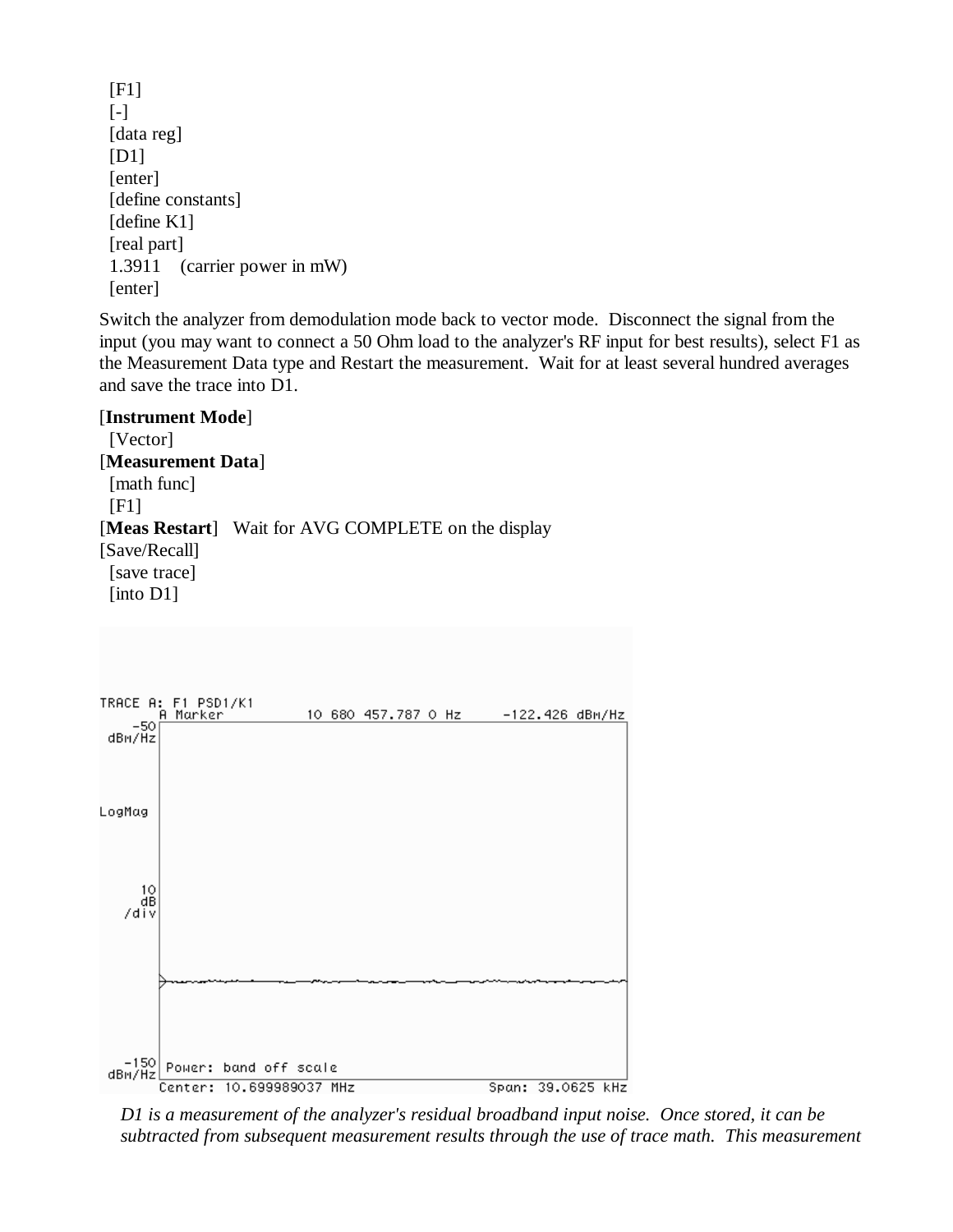*depends on the analyzer's input range, frequency span and center frequency, etc. Therefore it should be repeated (and D1 re-stored) whenever any of the parameters mentioned above are changed.*

For comparison, make the measurement *without noise subtraction* in a couple of different ways: Reconnect the input, Restart the measurement and read the marker value at a 10 kHz offset.

### [**Meas Restart**] [**Marker**] [enter marker position] 10.71 [MHz]



Result is -117.261 dBm/Hz.

*With the normalization provided through the use of the math function F1, this result is correctly interpreted as -117.261 dBC/Hz. This is a result without noise subtraction.*

Make the same measurement using Band Power Markers. Set the band center to 10.71 MHz.

### [**Marker Function**]

 [band power markers] [band center] 10.71 [MHz]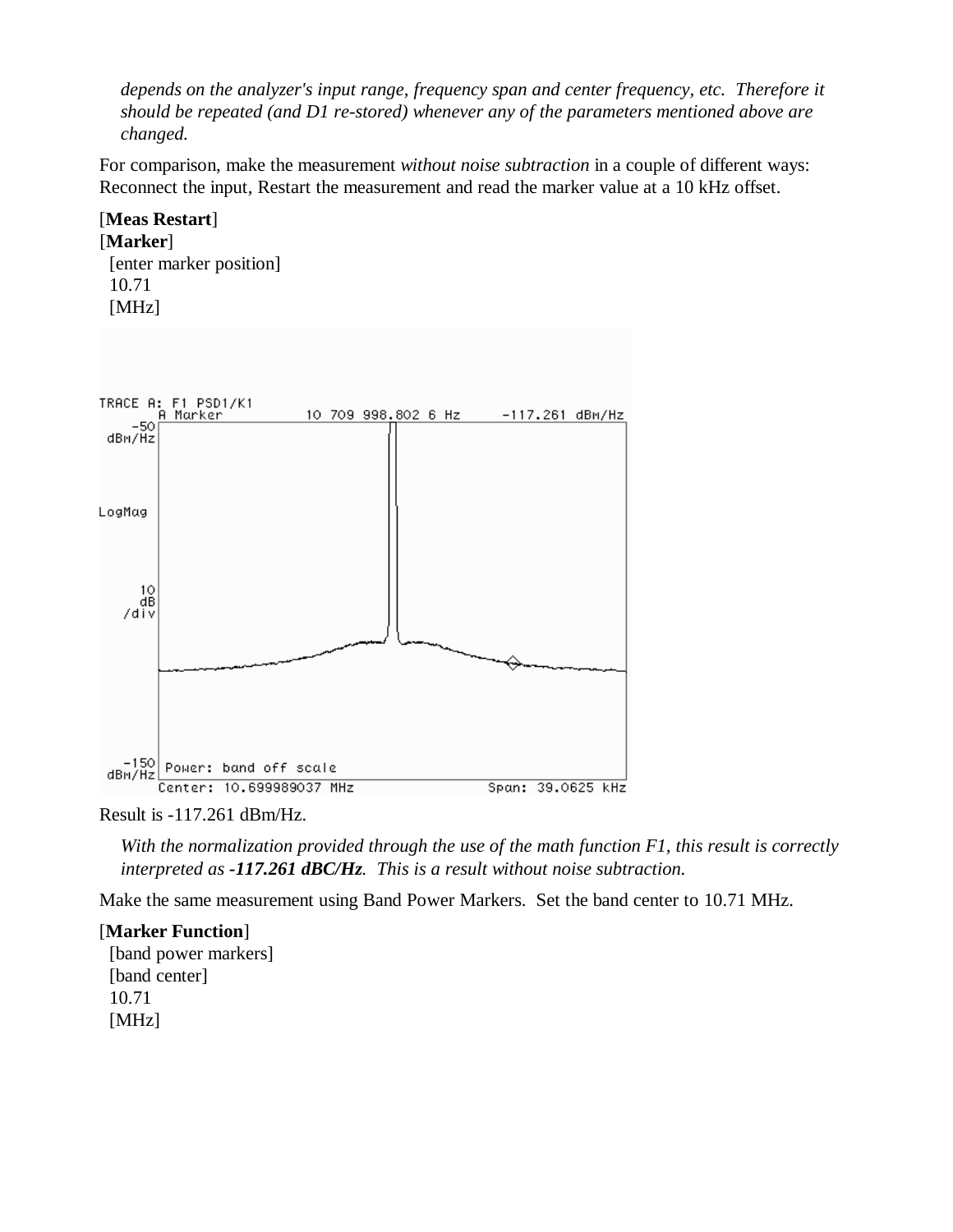

Result is -87.486 dBm.

*To arrive at dBC/Hz: Subtract an additional 30 dB to change from 1 kHz BW to 1 Hz. Result is -117.486 dBC/Hz. This is the result without noise subtraction.*

Now make measurements using noise subtraction. Switch the Measurement Data to function F2.

#### [**Measurement Data**]

 [math func] [F2]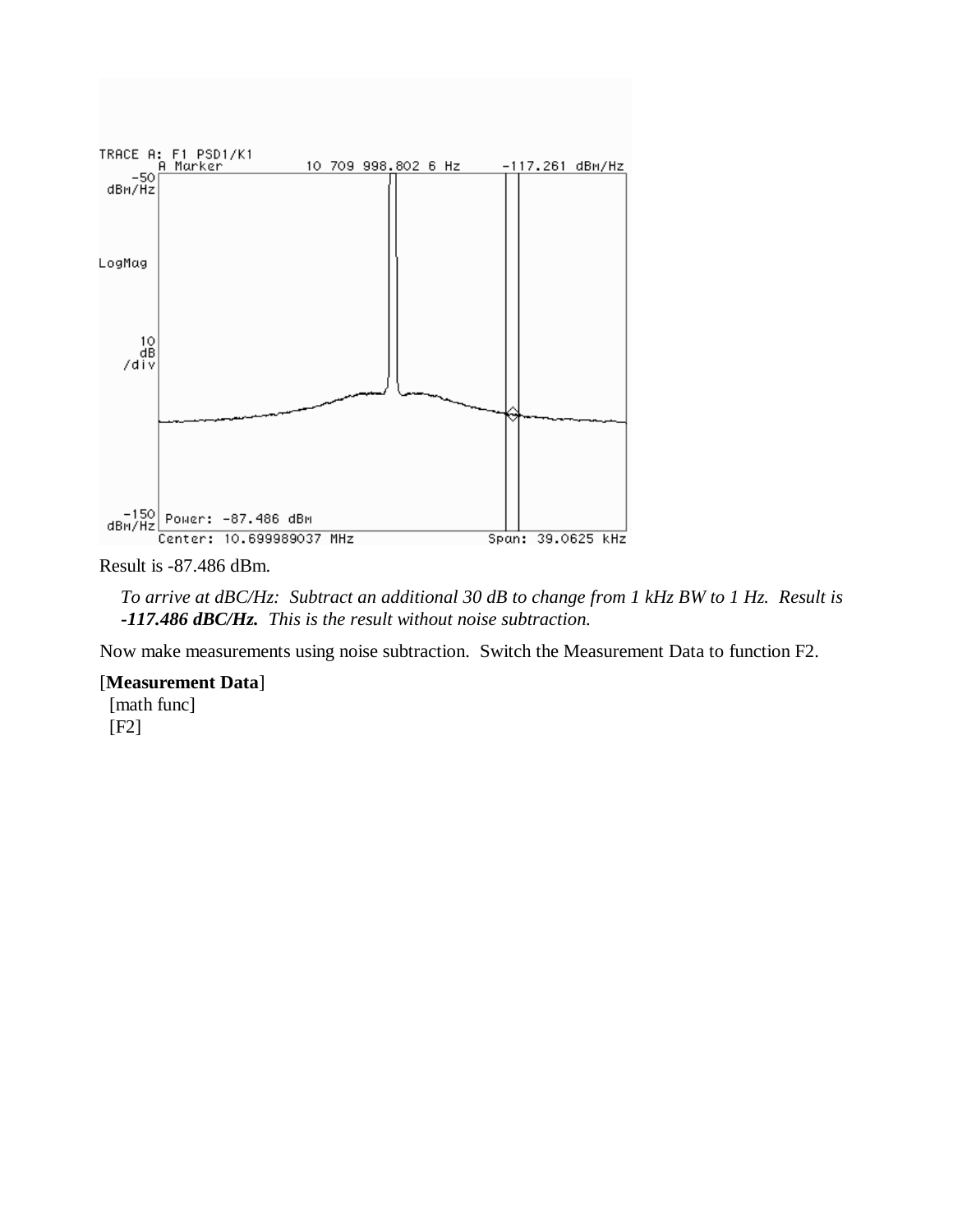

Result read from marker is **–118.774 dBC/Hz** with noise subtraction**.**

*This result is lower (better) than the -117.261 dBC/Hz result above because the contribution of the analyzer's own broadband noise floor (perhaps 6 dB lower than these figures) has been reduced by another 10+ dB.*

Make the same measurement using Band Power Markers. Result is –89.06 dBm.

*To arrive at dBC/Hz: Subtract an additional 30 dB to change from 1 kHz BW to 1 Hz. Result is - 119.06 dBC/Hz with noise subtraction.*

#### **PM Demodulation Measurement With Noise Subtraction**

Set up math:  $F3 = PSD1-(D1/K2)$  (this is a measurement with noise subtraction)

 $K2 = 0.05$  (real value only, this is a constant used to convert between the direct spectrum mode where the analyzer's noise was measured and the analog PM demodulation mode).

#### [**Math**]

[define F3] [meas data] [PSD ch1] [-]  $[$ ( [data reg] [D1]  $[7]$ [constant] [K2]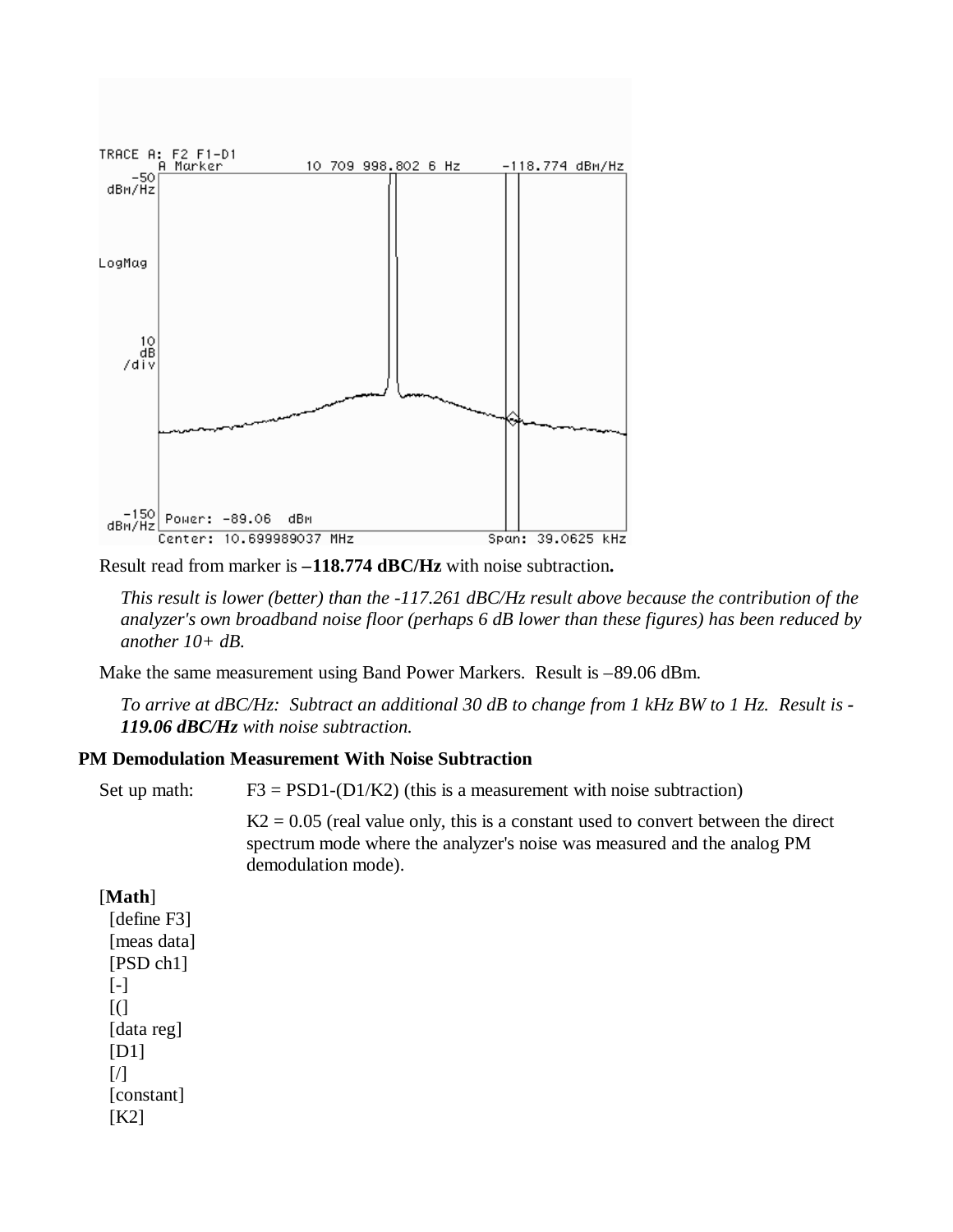[enter] [define constants] [define K2] [real part] 0.05 [enter]

Select Analog PM Demodulation and Measurement Data as function F3. Set the Marker to 10 kHz.

[**Instrument Mode**] [Demodulation] [**Measurement Data**] [math func] [F3] [**Marker**] [enter marker position] 10 [kHz]



Marker value result is  $-114.876$  dB radrms<sup>2</sup>/Hz.

*To arrive at dBC/Hz: Subtract 3 dB to create a single sideband result. Result is* -117.876 dBC/Hz. *with noise subtraction.*

Make a measurement using the Band Power Markers at a 10 kHz offset.

### [**Marker Function**]

 [band power markers] [band center] 10